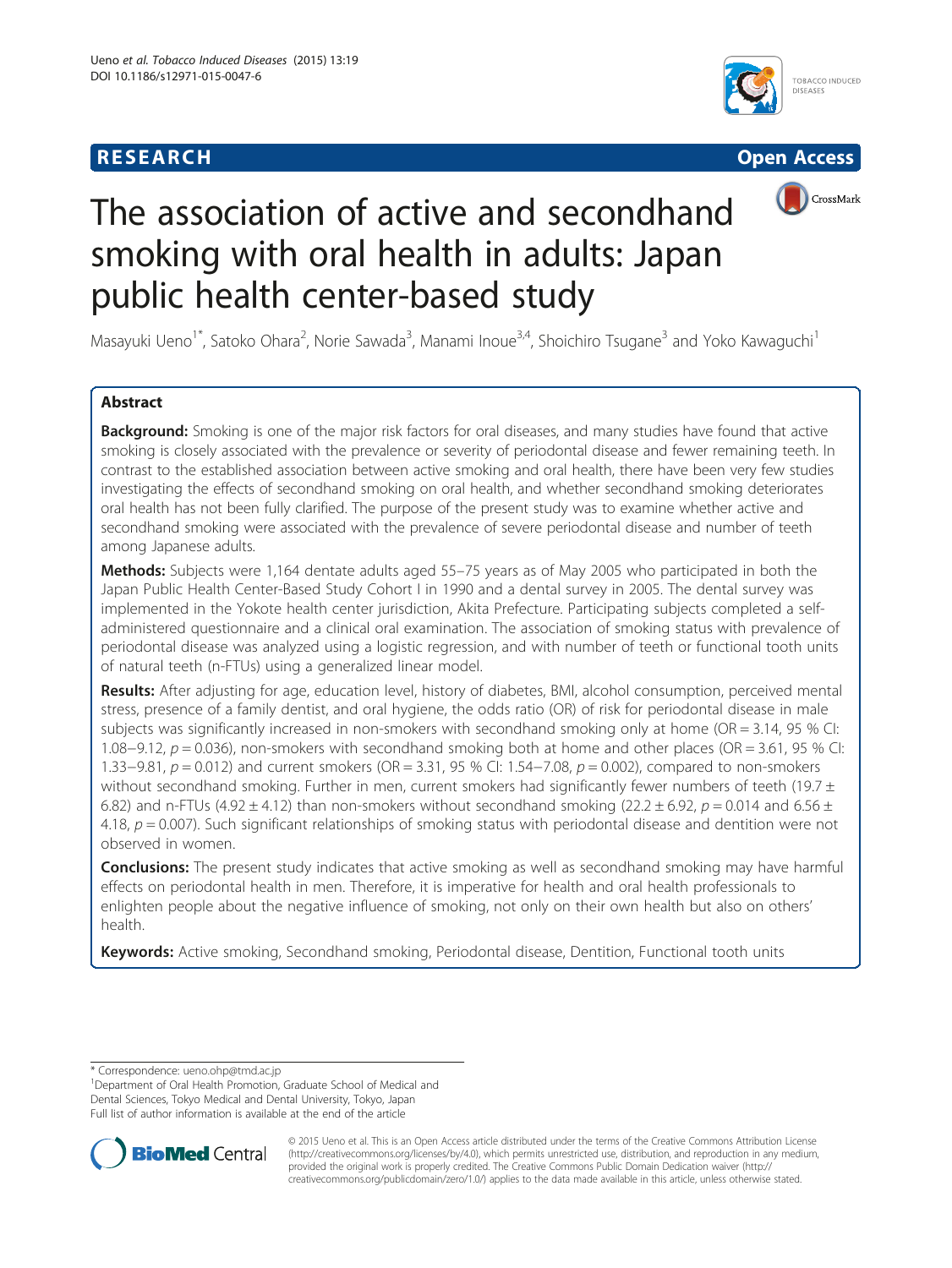## Background

Many clinical, epidemiological and biological studies have demonstrated that not only active smoking but also exposure to other people's cigarette smoke (secondhand smoking, also called involuntary smoking or environmental tobacco smoking) are associated with detrimental health effects such as asthma, lung cancer and cardiovascular diseases [\[1](#page-7-0), [2](#page-7-0)]. Smoking is also one of the major risk factors for oral diseases such as periodontal disease and tooth loss, and many studies have found that active smoking is closely associated with the prevalence or severity of periodontal disease and fewer remaining teeth [[3](#page-7-0)–[7\]](#page-7-0). Further, increasing evidence shows that secondhand smoking may aggravate periodontal disease in nonsmokers [[8, 9\]](#page-7-0).

A study using data from the Third National Health and Nutrition Examination Survey (NHANES III) in the USA reported that the risk of periodontal disease was 1.6 times higher for people with secondhand smoking than for those without [\[10\]](#page-7-0). A study with newer 1999–2004 NHANES data also showed that periodontal disease in non-smokers was negatively impacted by secondhand smoking [[11](#page-7-0)]. Another study in the USA demonstrated the risk for severe periodontal disease was increased by 29 % among people exposed to secondhand smoke 1 to 25 h/week; for those exposed 26 h/week, the risk was twice as high as for those who were not exposed [\[12\]](#page-8-0).

A Japanese study employing the salivary cotinine level to classify subjects into active (cotinine≧8 ng/mL) and secondhand (cotinine 1–7 ng/mL) smokers showed that both active and secondhand smoking increased the odds ratio (OR) for the prevalence of periodontal disease by 4.9 and 2.9, respectively [[13\]](#page-8-0). Another 2-year follow-up study in Japan using salivary inflammatory and microbiological markers found significantly higher risk of having periodontal disease in both active  $(OR = 2.3)$  and secondhand  $(OR = 2.2)$  smokers compared to nonsmokers [[14](#page-8-0)].

However, in contrast to the established association between active smoking and oral health, very few studies have investigated the effects of secondhand smoking on oral health, and whether secondhand smoking deteriorates oral health has not been fully clarified. A recently published systematic review also concluded that the association between secondhand smoking and periodontal disease remains debatable and requires further investigation, because more rigorous, longitudinal analysis adjusting confounders like daily oral hygiene maintenance protocols is necessary to confirm the association [[9\]](#page-7-0). Further, no studies have been conducted so far of the relationship between secondhand smoking and tooth loss. Therefore, the purpose of the present study was to examine whether active and secondhand smoking were associated with the prevalence of severe

periodontal disease and number of teeth among Japanese adults.

## Methods

## Subjects

To prospectively monitor the morbidity and mortality of diseases such as cancer and cardiovascular disorders in a large population-based Japanese sample, the Japan Public Health Center-Based (JPHC) Study Cohort I started in 1990. As a part of the JPHC Study Cohort I, a dental survey was implemented in the Yokote health center jurisdiction, Akita Prefecture in 2005. Recruitment of subjects was carried out by sending invitation letters explaining the purposes and procedures of the dental survey to 15,782 adults aged 55–75 years as of May, 2005, who had participated in the JPHC Study Cohort I. From July 2005 through January 2006, 1,518 subjects completed a self-administered oral health questionnaire and underwent a clinical oral examination. Among participating subjects, 1,164 dentate adults were used for the current analysis after excluding those with missing data for the study variables.

Approval for this study was obtained from the Ethics Committee of the National Cancer Center in Tokyo and the Tokyo Medical and Dental University Ethical Committee, Japan (Approval No. 833).

## Socio-demographics and health related information

Information about socio-demographics (gender, age and education level) and health related information (presence or absence of diabetes history, BMI, alcohol consumption and perceived mental stress) was collected from a self-administered questionnaire conducted in 1990 for the JPHC Study Cohort I. The education level was divided into 'low (junior high school)', 'middle (senior high school)' and 'high (any college or higher education)'. The BMI was calculated using the formula [weight (kg)/height  $(m)^2$ ]. Alcohol consumption was categorized into 'nondrinkers or former drinkers', 'less than weekly', '<150 g/week', '150−299 g/week' , '300−449 g/week' and  $'$  ≥450 g/week', and perceived mental stress into 'low', 'moderate' and 'high'.

## Active and secondhand smoking status

A self-administered questionnaire in 1990 inquired about active and secondhand smoking status.

Questions on secondhand smoking collected information about two experiences of secondhand smoking; 1) 'Have you ever lived with any regular smokers at home for more than 10 years?' ('Yes' or 'No'), and 2) 'In any places outside the home, for example at your workplace, how often have you been exposed to secondhand smoke  $\geq$ 1 h/day?' ('almost never', '1 to 3 days/month', '1 to 4 days/week' and 'almost every day'). Secondhand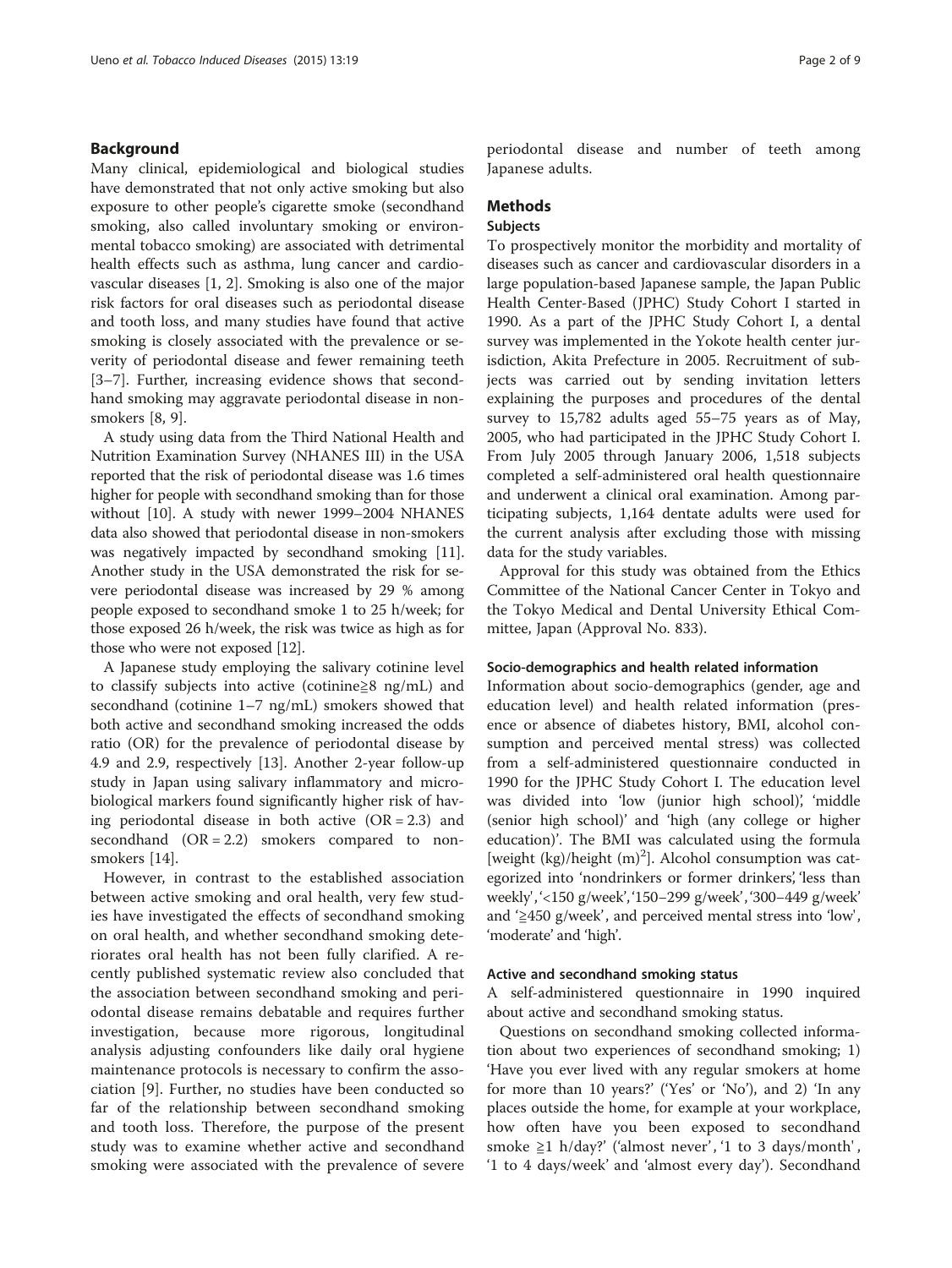smoking was defined if a subject answered 'yes' to the first question or 'almost every day' to the second question. Smoking status was then categorized into six levels: 'non-smoker without secondhand smoking', 'non-smoker with secondhand smoking only at home', 'non-smoker with secondhand smoking only at other places outside the home', 'non-smoker with secondhand smoking both at home and other places', 'past smoker' and 'current smoker'.

A 10-year cut off for exposure to secondhand smoke was chosen for the sake of convenience, because at least 10 years and more exposure to secondhand smoke had often been used to investigate the impact of secondhand smoking on the health [[15, 16](#page-8-0)]. Therefore, there was no substantial difference of effects between 9.9 years of exposure and 10.1 years of exposure to secondhand smoke.

## Oral health related information

A self-administered oral health questionnaire inquired about the presence or absence of a family dentist, and a standardized clinical oral examination (excluding third molars) assessed the periodontal, dentition and oral hygiene conditions of subjects in 2005. The clinical oral examinations were performed by 43 participating dentists who were trained based on World Health Organization (WHO) guidelines [\[17\]](#page-8-0) prior to the examination.

For a periodontal examination, periodontal pocket depths were measured circumferentially for all natural teeth and the deepest pocket depth was recorded for each tooth. Periodontitis was defined when a subject had at least one tooth with pocket depth of 6 mm or greater. Its condition approximately corresponds to the code 4 of Community Periodontal Index by the WHO, which defines a pocket depth of 6 mm or more as severe periodontitis [\[6\]](#page-7-0). With regard to dentition status, in addition to the number of teeth, functional tooth units of natural teeth (n-FTUs) [\[18](#page-8-0)] was calculated. FTUs is an index of posterior occlusion, which ranges from 0 to 12, with two opposing premolars counted as 1 and two opposing molars as 2.

Oral hygiene of teeth or dentures was visually evaluated by inspecting all teeth or dentures. The scores were: 1) good = plaque covering less than one-third of tooth surfaces; 2) fair = plaque covering more than one-third but less than two-thirds of tooth surfaces; and 3) poor = plaque covering more than two-thirds of tooth surfaces. The person's worst score was recorded. Inter- or intrareliability tests among participating dentists were not calculated in the dental survey.

#### Statistical analysis

ANOVA was used for testing the difference of mean age and BMI between smoking statuses, and chi-square test for the relationship of smoking status with categorical values such as education level, history of diabetes, alcohol consumption, perceived mental health, presence of family dentist and oral hygiene. The association of smoking status with prevalence of periodontal disease was analyzed using a logistic regression and with number of teeth or n-FTUs using a generalized linear model adjusted for age as well as education level, history of diabetes, BMI, alcohol consumption, perceived mental stress, presence of a family dentist and oral hygiene. Because of a large difference in smoking prevalence between men and women, analyses were conducted by gender. All analyses were performed using IBM® SPSS® 21 J software (IBM Japan Ltd., Tokyo, Japan).

## Results

## Socio-demographics, health and oral health related information

The mean age of all subjects as of 2005 was  $65.1 \pm$ 5.75 years. Proportions of non-smokers, past smokers and current smokers were 28.8 %, 28.6 % and 42.6 % in men, and 96.2 %, 1.3 % and 2.5 % in women, respectively (Tables [1](#page-3-0) and [2\)](#page-4-0). Among the non-smokers, the numbers of those without and with secondhand smoking were 59 and 100 in men, and 131 and 458 in women, respectively. The numbers of non-smokers with secondhand smoking by place were as follows: only at home, 30 in men and 328 in women; only at other places, 33 in men and 19 in women; and both at home and other places, 37 in men and 111 in women. There were no significant differences in mean age by smoking status in men, but non-smokers without secondhand smoking were significantly younger than non-smokers with secondhand smoking both at home and other places, past smokers, and current smokers in women ( $p = 0.028$ ).

Significant distributional differences were observed in education level in both men and women ( $p = 0.029$  and  $p = 0.001$ ) and alcohol consumption ( $p = 0.007$ ) in men by smoking status. The proportions of non-smokers without secondhand smoking were low in subjects with a high education level in men and high in those with a low education in women. The proportion of current smokers was high in subjects with alcohol consumption of >450 g/week in men.

History of diabetes, BMI, perceived mental stress, presence of family dentist and oral hygiene did not have significant relationships with smoking status.

## Association between smoking status and prevalence of periodontal disease

The prevalence of periodontal disease according to the smoking status is shown in Table [3.](#page-5-0) When adjusting for age in men, the OR for having periodontal disease was significantly higher in non-smokers with secondhand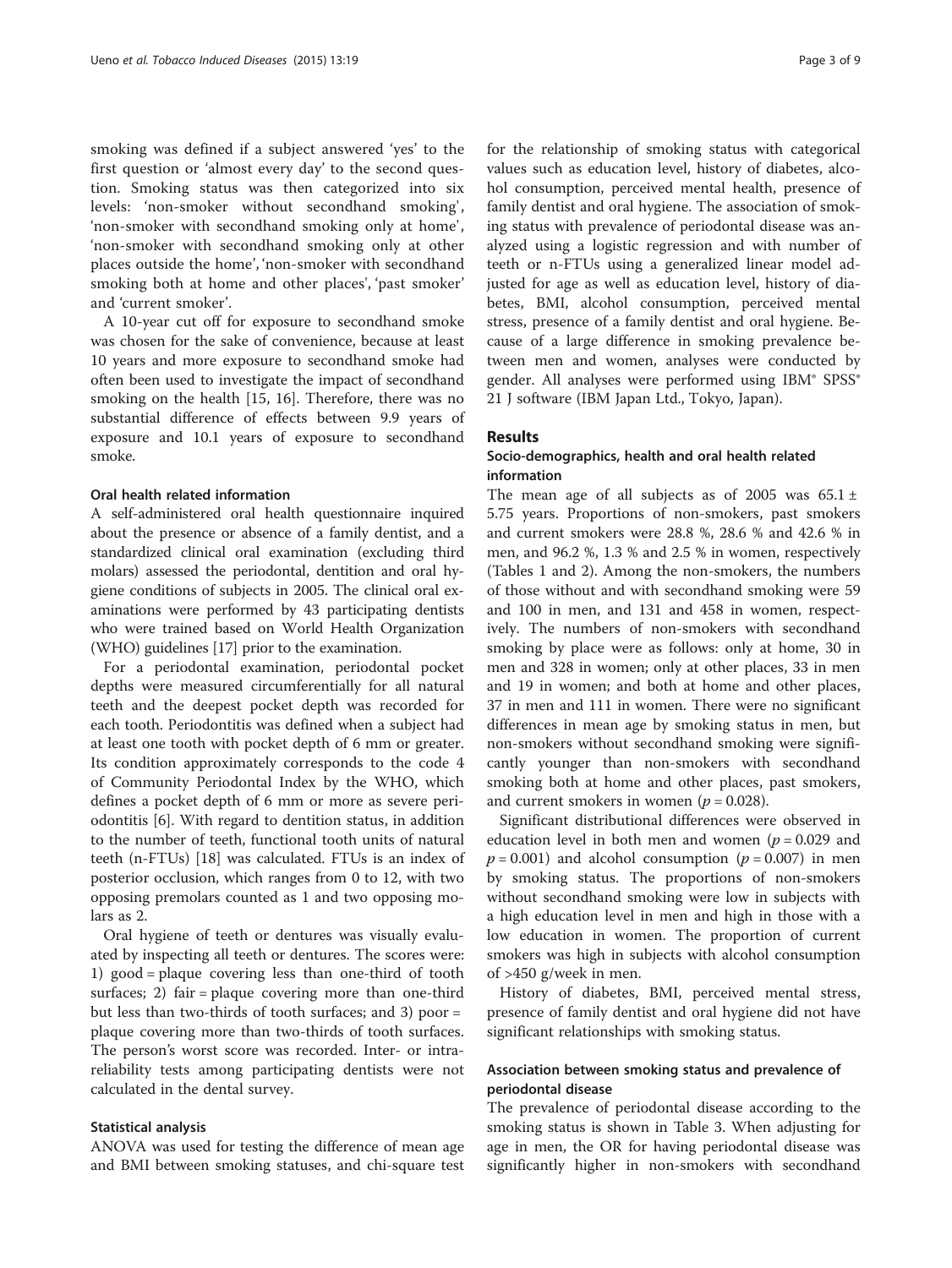|                                | Non-smoker            | Past                    | Current      | $\overline{P}$        |             |             |       |
|--------------------------------|-----------------------|-------------------------|--------------|-----------------------|-------------|-------------|-------|
|                                | Without               | With secondhand smoking |              |                       | smoker      | smoker      | value |
|                                | secondhand<br>smoking | Home                    | Other places | Home and other places |             |             |       |
|                                | $(n = 59)$            | $(n = 30)$              | $(n = 33)$   | $(n = 37)$            | $(n = 158)$ | $(n = 235)$ |       |
| Age, mean (SD)                 | 66.4 (5.23)           | 66.4 (4.94)             | 65.5 (4.69)  | 65.7 (5.03)           | 65.6 (6.34) | 64.7 (5.85) | 0.309 |
| Education level, n (%)         |                       |                         |              |                       |             |             |       |
| Low                            | 21 (35.6)             | 11(36.7)                | 10(30.3)     | 6(16.2)               | 41 (25.9)   | 72 (30.6)   | 0.029 |
| Middle                         | 33 (55.9)             | 19 (63.3)               | 15 (45.5)    | 25 (67.6)             | 79 (50.0)   | 114(48.5)   |       |
| High                           | 56 (8.5)              | 0(0)                    | 8(24.2)      | 6(16.2)               | 38 (24.1)   | 49 (20.9)   |       |
| History of diabetes, n (%)     |                       |                         |              |                       |             |             |       |
| Yes                            | 1(1.7)                | 2(6.7)                  | 1(3.0)       | 3(8.1)                | 3(1.9)      | 11(4.7)     | 0.372 |
| No                             | 58 (98.3)             | 28 (93.3)               | 32 (97.0)    | 34 (91.9)             | 155 (98.1)  | 224 (95.4)  |       |
| BMI, mean (SD)                 | 23.2 (2.28)           | 23.8 (2.74)             | 23.0 (2.55)  | 24.0 (3.37)           | 23.5 (2.38) | 23.2 (2.64) | 0.377 |
| Alcohol consumption, n (%)     |                       |                         |              |                       |             |             |       |
| Non or former drinkers         | 11(18.6)              | 0(0)                    | 4(12.1)      | 6(16.2)               | 15(9.5)     | 24 (10.2)   | 0.007 |
| Less than weekly               | 8 (13.6)              | 0(0)                    | 2(6.1)       | 1(2.7)                | 8(5.1)      | 9(3.8)      |       |
| <150 g/week                    | 4(6.8)                | 2(6.7)                  | 3(9.1)       | 10(27.0)              | 17 (10.8)   | 22 (9.4)    |       |
| 150-299 g/week                 | 8 (13.6)              | 5(16.7)                 | 5(15.2)      | 4(10.8)               | 25 (15.8)   | 31 (13.2)   |       |
| 300-449 g/week                 | 6(10.2)               | 11(36.7)                | 5(15.2)      | 1(2.7)                | 28 (17.1)   | 41 (17.4)   |       |
| >450 g/week                    | 22 (37.3)             | 12 (40.0)               | 14 (42.4)    | 15 (40.5)             | 65 (41.1)   | 108 (46.0)  |       |
| Perceived mental stress, n (%) |                       |                         |              |                       |             |             |       |
| Low                            | 5(8.5)                | 1(3.3)                  | 1(3.0)       | 4(10.8)               | 15 (9.5)    | 20 (8.5)    | 0.779 |
| Moderate                       | 40 (67.8)             | 21 (70.0)               | 20(60.6)     | 22 (59.5)             | 88 (55.7)   | 138 (58.7)  |       |
| High                           | 14(23.7)              | 8(26.7)                 | 12(36.4)     | 11(29.7)              | 55 (34.8)   | 77 (32.8)   |       |
| Family dentist, n (%)          |                       |                         |              |                       |             |             |       |
| Yes                            | 49 (83.1)             | 28 (93.3)               | 30 (90.9)    | 31 (83.8)             | 135 (85.4)  | 203 (86.4)  | 0.752 |
| No                             | 10(16.9)              | 2(6.7)                  | 3(9.1)       | 6(16.2)               | 23 (14.6)   | 32 (13.6)   |       |
| Oral hygiene, n (%)            |                       |                         |              |                       |             |             |       |
| Good                           | 5(8.5)                | 5(16.7)                 | 6(18.2)      | 3(8.1)                | 24 (15.2)   | 22(9.4)     | 0.534 |
| Fair                           | 38 (64.4)             | 18 (60.0)               | 22 (66.7)    | 27 (73.0)             | 96 (60.8)   | 148 (63.0)  |       |
| Poor                           | 16(27.1)              | 7(23.3)                 | 5(15.2)      | 7(18.9)               | 38 (24.1)   | 65 (27.7)   |       |

<span id="page-3-0"></span>Table 1 Characteristics according to active and secondhand smoking status in men

Combined cells for proper application of chi-square test

smoking only at home  $(OR = 2.84, p = 0.042)$ , nonsmokers with secondhand smoking both at home and other places (OR = 2.70,  $p = 0.042$ ) and current smokers  $(OR = 3.11, p = 0.002)$  than non-smokers without secondhand smoking. After further adjusting for education level, history of diabetes, BMI, alcohol consumption, perceived mental stress, presence of a family dentist, and oral hygiene, in addition to age, the OR of risk for periodontal disease was significantly increased in nonsmokers with secondhand smoking only at home (OR = 3.14,  $p = 0.036$ ), non-smokers with secondhand smoking both at home and other places  $(OR = 3.61, p = 0.012)$ and current smokers (OR = 3.31,  $p = 0.002$ ) compared to non-smokers without secondhand smoking.

As for women, the OR for having periodontal disease in non-smokers with secondhand smoking ranged from 0.55 to 0.90. The ORs in past smokers or current smokers were 1.11 and 1.03, or 2.19 and 1.98, respectively. No significant findings were detected in women.

## Association between smoking status and dentition

After adjusting for age in men, current smokers (19.6 ± 7.02) had significantly fewer teeth compared to nonsmokers without secondhand smoking  $(21.8 \pm 7.02,$  $p = 0.030$ ) (Table [4](#page-5-0)). After further adjusting for the other variables besides age, a similar result was obtained. Current smokers  $(19.7 \pm 6.82)$  had significantly fewer teeth than non-smokers without secondhand smoking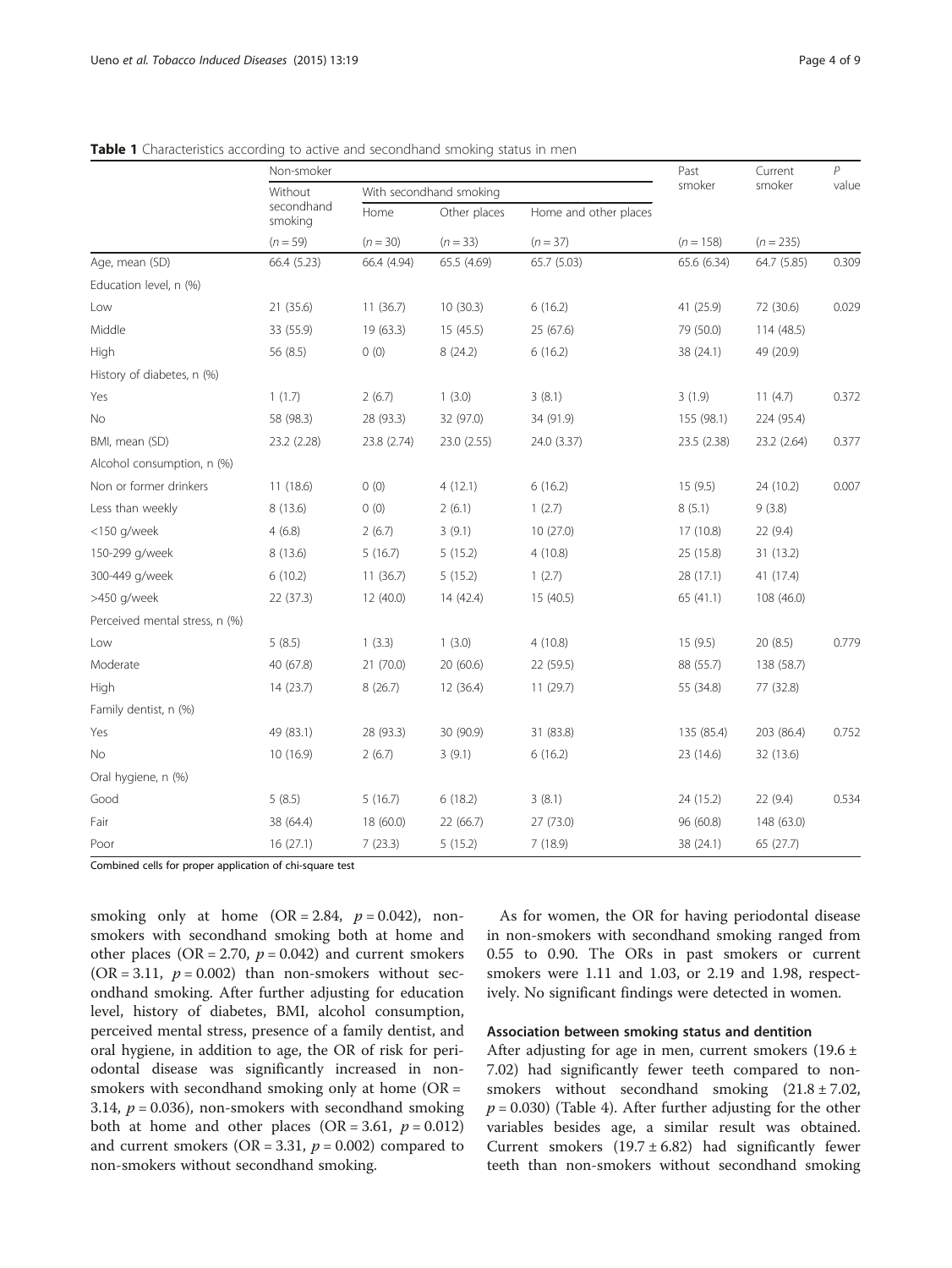|                                | Non-smoker            | Past                    | Current      | $P$ value             |             |            |       |
|--------------------------------|-----------------------|-------------------------|--------------|-----------------------|-------------|------------|-------|
|                                | Without               | With secondhand smoking |              |                       | smoker      | smoker     |       |
|                                | secondhand<br>smoking | Home                    | Other places | Home and other places |             |            |       |
|                                | $(n = 131)$           | $(n = 328)$             | $(n = 19)$   | $(n = 111)$           | $(n = 8)$   | $(n = 15)$ |       |
| Age, mean (SD)                 | 65.9 (5.10)           | 65.0 (5.98)             | 64.4 (6.18)  | 64.0 (5.45)           | 61.4 (5.01) | 62.7(5.37) | 0.028 |
| Education level, n (%)         |                       |                         |              |                       |             |            |       |
| Low                            | 59 (45.0)             | 112 (34.2)              | 4(21.1)      | 27 (24.3)             | 1(12.5)     | 3(20.0)    | 0.001 |
| Middle                         | 51 (39.0)             | 174 (53.0)              | 10(52.6)     | 62 (55.9)             | 2(25.0)     | 9(60.0)    |       |
| High                           | 21 (16.0)             | 42 (12.8)               | 5(26.3)      | 22 (19.8)             | 5(62.5)     | 3(20.0)    |       |
| History of diabetes, n (%)     |                       |                         |              |                       |             |            |       |
| Yes                            | 2(1.5)                | 4(1.2)                  | 1(5.3)       | 0(0.0)                | 0(0.0)      | 0(0.0)     | 0.381 |
| No                             | 129 (98.5)            | 324 (98.8)              | 18 (94.7)    | 111 (100)             | 8 (100)     | 15 (100)   |       |
| BMI, mean (SD)                 | 22.9 (2.61)           | 22.7(2.87)              | 22.3 (2.78)  | 23.2 (2.99)           | 23.0 (1.59) | 22.7(2.74) | 0.740 |
| Alcohol consumption, n (%)     |                       |                         |              |                       |             |            |       |
| Non or former drinkers         | 85 (64.9)             | 241 (73.5)              | 13 (68.4)    | 81 (73.0)             | 5(62.5)     | 6(40.0)    | 0.205 |
| Less than weekly               | 21 (16.0)             | 41 (12.5)               | 3(15.8)      | 10(9.0)               | 1(12.5)     | 3(20.0)    |       |
| <150 g/week                    | 14 (10.7)             | 27 (8.2)                | 1(5.3)       | 10(9.0)               | 1(12.5)     | 3(20.0)    |       |
| 150-299 g/week                 | 5(3.8)                | 9(2.7)                  | 1(5.3)       | 4(3.6)                | 0(0.0)      | 2(13.3)    |       |
| 300-449 g/week                 | 4(3.1)                | 7(2.1)                  | 0(0.0)       | 5(4.5)                | 1(12.5)     | 0(0.0)     |       |
| >450 g/week                    | 2(1.5)                | 3(0.9)                  | 1(5.3)       | 1(0.9)                | 0(0.0)      | 1(6.7)     |       |
| Perceived mental stress, n (%) |                       |                         |              |                       |             |            |       |
| Low                            | 16 (12.2)             | 34 (10.4)               | 0(0.0)       | 12 (10.8)             | 1(12.5)     | 2(13.3)    | 0.237 |
| Moderate                       | 90 (68.7)             | 216 (65.8)              | 12(63.2)     | 64 (57.7)             | 3(37.5)     | 10(66.7)   |       |
| High                           | 25 (19.1)             | 78 (23.8)               | 7(36.8)      | 35 (31.5)             | 4(50.0)     | 3(20.0)    |       |
| Family dentist, n (%)          |                       |                         |              |                       |             |            |       |
| Yes                            | 121 (92.4)            | 299 (91.2)              | 17 (89.5)    | 97 (87.4)             | 7(87.5)     | 12 (80.0)  | 0.405 |
| No                             | 10(7.6)               | 29 (8.8)                | 2(10.5)      | 14 (12.6)             | 1(12.5)     | 3(20.0)    |       |
| Oral hygiene, n (%)            |                       |                         |              |                       |             |            |       |
| Good                           | 17 (13.0)             | 45 (13.7)               | 3(15.8)      | 20 (18.0)             | 2(25.0)     | 2(13.3)    | 0.715 |
| Fair                           | 93 (71.0)             | 222 (67.7)              | 12(63.2)     | 76 (68.5)             | 5(62.5)     | 8(53.3)    |       |
| Poor                           | 21 (16.0)             | 61 (18.6)               | 4(21.0)      | 15 (13.5)             | 1(12.5)     | 5(33.3)    |       |

<span id="page-4-0"></span>Table 2 Characteristics according to active and secondhand smoking status in women

Combined cells for proper application of chi-square test

 $(22.2 \pm 6.92, p = 0.014)$ . No significant differences in the number of teeth were found between other smoking statuses. Findings were similar for n-FTUs. The number of n-FTUs after adjusting for age in current smokers  $(4.82 \pm 4.25)$  was significantly lower compared to nonsmokers without secondhand smoking  $(6.34 \pm 4.25,$  $p = 0.014$ ). After adjusting for the other variables along with age, current smokers  $(4.92 \pm 4.12)$  had significantly fewer n-FTUs than non-smokers without secondhand smoking  $(6.56 \pm 4.18, p = 0.007)$ . There were no significant differences in the number of n-FTUs between other smoking statuses.

As to women, the numbers of teeth or n-FTU in nonsmokers with secondhand smoking ranged from 19.2 to 21.4, or 4.57 to 5.57, respectively. The numbers of teeth or n-FTUs in past smokers were 20.9 and 19.7, or 4.88 and 4.18, and those in current smokers were 19.5 and 19.1, or 3.73 and 3.46, respectively. There were no significant dentition differences from non-smokers without secondhand smoking in women.

## **Discussion**

In men, current smokers had a significantly higher risk of having severe periodontal disease and fewer teeth and n-FTUs than non-smokers without secondhand smoking. This result is consistent with that of previous studies which reported a significant association between active smoking and periodontal disease or dentition status [[3](#page-7-0)–[7](#page-7-0)]. About half of male smokers in this study were heavy drinkers, and several studies indicated that excessive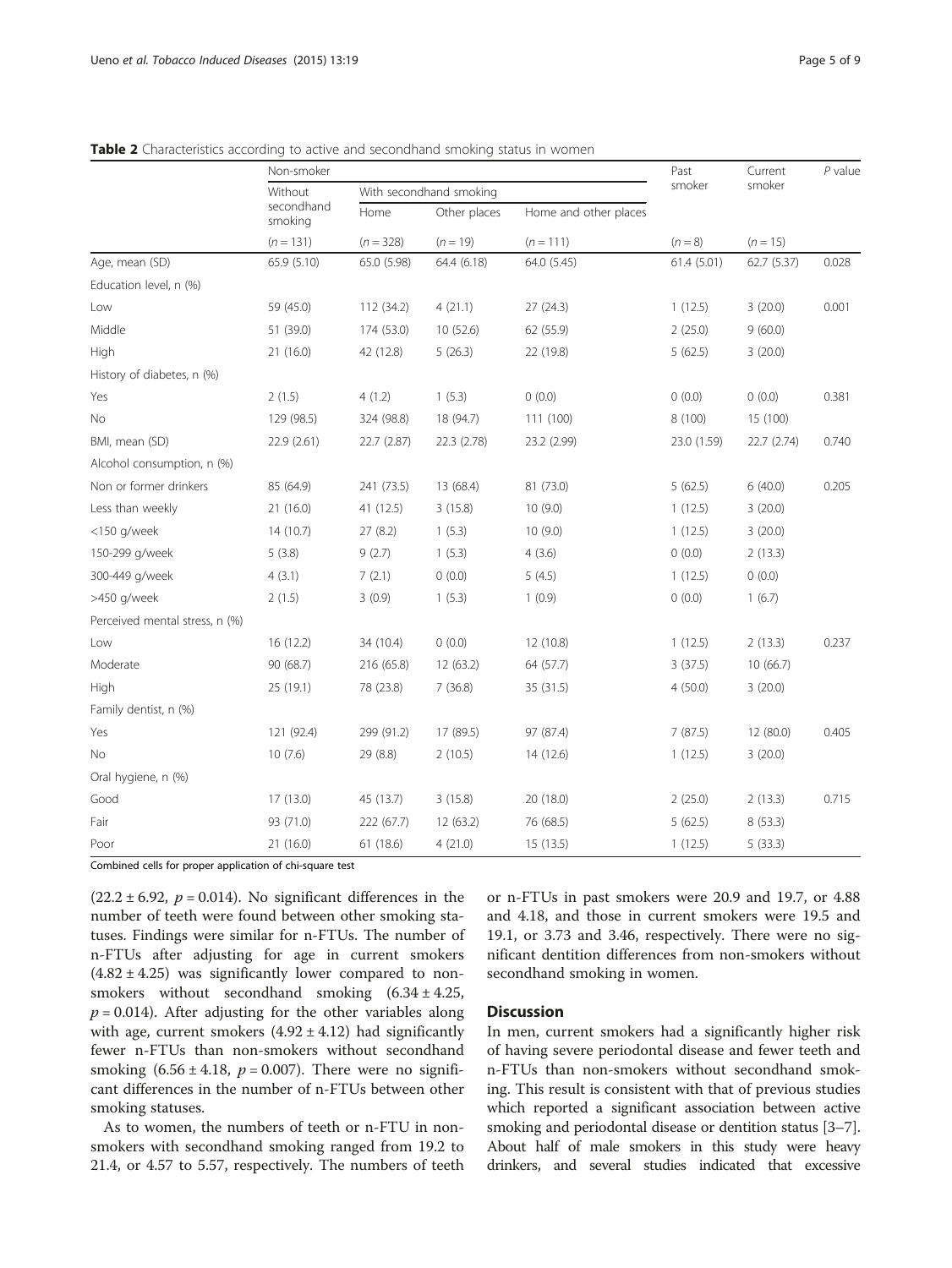<span id="page-5-0"></span>

| Table 3 Prevalence of periodontal disease <sup>a</sup> according to active and secondhand smoking status |             |         |  |
|----------------------------------------------------------------------------------------------------------|-------------|---------|--|
| Non-smoker                                                                                               | Past smoker | Current |  |

|                                    | Non-smoker            |                         | Past smoker         | Current               |                     |                  |  |
|------------------------------------|-----------------------|-------------------------|---------------------|-----------------------|---------------------|------------------|--|
|                                    | Without               | With secondhand smoking |                     |                       | smoker              |                  |  |
|                                    | secondhand<br>smoking | Home                    | Other places        | Home and other places |                     |                  |  |
| Men                                |                       |                         |                     |                       |                     |                  |  |
| % (No. of cases/subjects)          | 16.9 (10/59)          | 27.0 (11/30)            | 18.2(6/33)          | 35.1 (13/37)          | 24.1 (38/158)       | 37.9 (89/235)    |  |
| Adjusted OR <sup>b</sup> (95 % CI) |                       | 2.84 (1.04-7.78)        | $1.11(0.36 - 3.40)$ | 2.70 (1.04-7.05)      | 1.58 (0.73-3.42)    | 3.11 (1.49-6.47) |  |
| Adjusted OR <sup>c</sup> (95 % CI) |                       | 3.14 (1.08-9.12)        | $1.31(0.41 - 4.17)$ | 3.61 (1.33-9.81)      | 1.81 (0.81-4.03)    | 3.31 (1.54-7.08) |  |
| Women                              |                       |                         |                     |                       |                     |                  |  |
| % (No. of cases/subjects)          | 23.7 (31/131)         | 17.7 (58/328)           | 15.8 (3/19)         | 21.6 (24/111)         | 25.0(2/8)           | 40.0(6/15)       |  |
| Adjusted OR <sup>b</sup> (95 % CI) |                       | $0.70(0.43-1.14)$       | $0.61(0.17 - 2.24)$ | $0.90(0.49-1.66)$     | $1.11(0.21 - 5.80)$ | 2.19 (0.72-6.69) |  |
| Adjusted OR <sup>c</sup> (95 % CI) |                       | $0.66$ $(0.40-1.10)$    | $0.55(0.14-2.11)$   | $0.88(0.46-1.65)$     | 1.03 (0.18-5.85)    | 1.98 (0.62-6.35) |  |
|                                    |                       |                         |                     |                       |                     |                  |  |

 $a^2 \ge 1$  sites with periodontal pocket  $\ge 6$  mm **b**Adjusted for age

c Adjusted for age, education level, history of diabetes, BMI, alcohol consumption, perceived mental stress, presence of family dentist, and oral hygiene

consumption of alcohol was related with poor periodontal health [\[19](#page-8-0), [20\]](#page-8-0). In addition, heavy drinkers might have poor health behaviors such as an inappropriate oral hygiene procedure, which could also negatively affect oral health.

An increased risk for periodontal disease or tooth loss was not observed among past smokers. Large variances in the period and length of smoking cessation among past smokers probably prevented detection of a significant risk. If the proportion of long-time quitters is large, for example, the influence of smoking will be diminished. Further, there may be potential differences in health behavior between quitters and current smokers. As for women, no significant effects of smoking on periodontal disease nor dentition were found. It may be

probably due to the lack of statistical power because of the very small sample sizes in smokers.

Among male subjects, non-smokers with secondhand smoking only at home or both at home and other places showed a significantly higher prevalence of periodontal disease compared to nonsmokers without secondhand smoking, after controlling for other potential risk indicators for periodontal disease. This finding implies that the effect of secondhand smoking on the prevalence of periodontal disease occurs when nonsmokers are exposed to secondhand smoke, especially by their family members. It is plausible that higher exposure to secondhand smoke at home compromises periodontal health to a greater extent than lower exposures to secondhand smoke only at places other than home. An earlier study also

Table 4 Number of teeth and n-FTUs according to active and secondhand smoking status

|                                                    | Non-smoker                       | Past        | Current                 |                       |             |                   |
|----------------------------------------------------|----------------------------------|-------------|-------------------------|-----------------------|-------------|-------------------|
|                                                    | Without<br>secondhand<br>smoking |             | With secondhand smoking | smoker                | smoker      |                   |
|                                                    |                                  | Home        | Other places            | Home and other places |             |                   |
| Men                                                |                                  |             |                         |                       |             |                   |
| Adjusted number of teeth <sup>c</sup> , mean (SD)  | 21.8 (7.02)                      | 20.7 (7.01) | 22.1(7.01)              | 21.9 (7.01)           | 20.5 (7.00) | 19.6 $(7.02)^a$   |
| Adjusted number of teeth <sup>d</sup> , mean (SD)  | 22.2(6.92)                       | 21.0 (6.91) | 21.8(6.80)              | 21.4(6.95)            | 20.3(6.81)  | 19.7 $(6.82)^{a}$ |
| Adjusted number of n-FTUs <sup>c</sup> , mean (SD) | 6.34(4.25)                       | 6.22(4.24)  | 6.84(4.24)              | 6.83(4.24)            | 5.88(4.25)  | 4.82 $(4.25)^a$   |
| Adjusted number of n-FTUs <sup>d</sup> , mean (SD) | 6.56(4.18)                       | 6.40(4.17)  | 6.74(4.10)              | 6.42(4.19)            | 5.73(4.11)  | 4.92 $(4.12)^{b}$ |
| Women                                              |                                  |             |                         |                       |             |                   |
| Adjusted number of teeth <sup>c</sup> , mean (SD)  | 18.9 (6.96)                      | 19.2 (6.93) | 21.2(6.93)              | 20.0 (6.94)           | 20.9 (6.95) | 19.5 (6.94)       |
| Adjusted number of teeth <sup>d</sup> , mean (SD)  | 18.9 (6.77)                      | 19.4 (6.73) | 21.4(6.76)              | 19.7 (6.78)           | 19.7 (6.80) | 19.1 (6.79)       |
| Adjusted number of n-FTUs <sup>c</sup> , mean (SD) | 4.63 (3.98)                      | 4.57(3.97)  | 5.57 (3.97)             | 5.20 (3.97)           | 4.88 (3.98) | 3.73(3.97)        |
| Adjusted number of n-FTUs <sup>d</sup> , mean (SD) | 4.62(3.91)                       | 4.66(3.88)  | 5.39 (3.90)             | 5.05 (3.91)           | 4.18(3.93)  | 3.46(3.92)        |

<sup>a</sup>significantly different from nonsmoker without secondhand smoking ( $p < 0.05$ )<br><sup>b</sup>significantly different from nonsmoker without secondhand smoking ( $p < 0.01$ )

 $b$ significantly different from nonsmoker without secondhand smoking ( $p < 0.01$ )

Adjusted for age

<sup>d</sup>Adjusted for age, education level, history of diabetes, BMI, alcohol consumption, perceived mental stress, presence of family dentist, and oral hygiene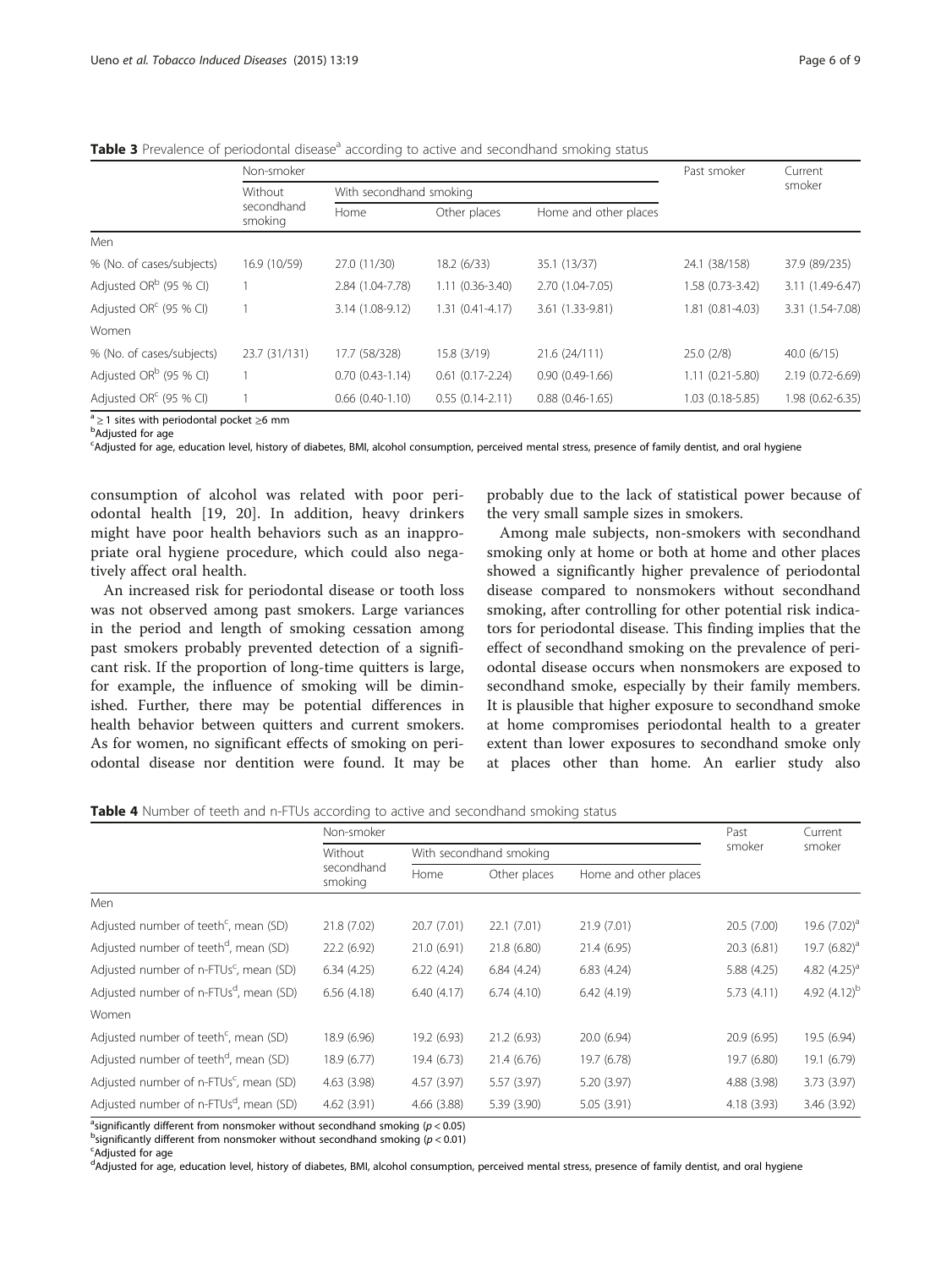demonstrated that exposure to secondhand smoke and periodontal disease among non-smokers had a dosedependent relationship [[12\]](#page-8-0).

Non-smoking men with secondhand smoking showed similar risk for having periodontal disease to current smokers, and the OR of secondhand smoking in this study was a little higher compared to that reported in previous studies. However, it is difficult to simply compare current results with those in formerly conducted studies, because each study used different secondhand smoking criteria or assessment methods [[10](#page-7-0)–[14\]](#page-8-0). For instance, some studies used the hours per week and others used the frequency per day for exposure to smoke as criteria. In addition, because confounding factors such as age, gender, socioeconomic status, stress and oral hygiene play a critical role in periodontal disease, consideration of these factors in analyzing the associations can change the results. Further, estimates of the periodontitis diagnosis vary extensively depending on case definition and the measurement protocol for periodontal disease [\[21\]](#page-8-0).

Contrary to the results in men, no significant relationships were detected between secondhand smoking and periodontal disease in women. The mean age of women was almost the same as that of men. About 85 % of women lived with husband and 21 % were homemakers as of 1990. It is not clear why secondhand smoking was not associated with periodontal disease in women. However, some reasons are speculated. First, the actual amount of secondhand smoke might be smaller in female subjects who reported secondhand smoking. There is a study suggesting that despite women self-reported more exposure to secondhand smoke than men their actual serum cotinine values were lower [[22\]](#page-8-0). Or women might tend to stay away from smokers at home to avoid being exposed to secondhand smoke for some reason including concern for health. It is reported that more women thought smoking was a risk factor for cancer than men [\[23\]](#page-8-0).

There is also a research regarding gender related biological differences in nicotine metabolism, which shows a nicotine and cotinine clearances are higher in women than in men [\[24](#page-8-0)]. Further, a study demonstrated that smoking-related increase in intima-media thickness (IMT) was observed in men but not in women, suggesting a possible protection of women from structural arterial alteration of smoking [[25](#page-8-0)]. The increased IMT was reported to be associated with poorer periodontal status [[26\]](#page-8-0). These studies may imply that women might be less susceptible to the effects of smoke exposure than men physically and biologically. The other conceivable reason would be the influence of other confounding factors such as hormones for periodontal disease, and the possibility of findings provided by the artifact also cannot be denied.

Active and secondhand smoking may affect periodontal disease through similar mechanisms, but with a different magnitude. Non-smokers exposed to secondhand smoke absorb nearly one-third of the amount of nicotine per cigarette compared to that absorbed by current smokers [[27](#page-8-0)]. Cigarette smoke affects periodontal disease locally and systemically [\[12](#page-8-0)]. Local effects include vasoconstriction caused by nicotine and decreased oxygen tension, which causes an enhancement of subgingival anaerobic bacteria colonization. A number of studies report that smoking has a detrimental effect on the subgingival microflora. Cotinine, enhances the potency of toxins produced by periodontopathogenic bacteria such as Prevotella intermedia, Prevotella nigrescens, Treponema denticola, and Porphyromonas gingivalis, which may enhance the progression of periodontal disease [[28](#page-8-0)]. Recent research also finds that tobacco smoke and components alter the bacterial surface and promote biofilm formation in several periodontal related pathogens, including Porphyromonas gingivalis and Aggregatibacter actinomycetemcomitans [\[29](#page-8-0)].

Systemic effects include altered chemotaxis, phagocytosis of polymorphonuclear leukocytes, suppressed osteoblast proliferation, stimulated alkaline phosphatase activity and reduced antibody production [\[30](#page-8-0)]. The concentration of inflammatory markers, including interleukin-1β, lactoferrin, albumin and aspartate aminotransferase, in the saliva is reported to increase in subjects exposed to cigarette smoke [\[14, 31, 32\]](#page-8-0). The exposure of gingival epithelial cells to cigarette smoke results in a time-dependent loss of cell growth, which may occur through apoptotic and necrotic phenomena [\[33](#page-8-0)]. Further, cigarette smoke produces significant morphological and functional deregulation in gingival fibroblasts, predisposing an individual to oral infections [\[34](#page-8-0)].

In the present study, no significant associations were found between secondhand smoking and decreased number of teeth or n-FTUs. Although secondhand smoking had a harmful effect on periodontal heath, its effects were considered not strong enough to result in a significant loss of teeth and posterior occlusion. Of course, tooth loss can occur for reasons other than periodontal disease, e.g., by advanced dental caries. Therefore, the degree of influence of smoking on tooth loss by periodontal disease could be changed depending on the proportion of tooth loss caused by dental caries.

One of the limitations in this study is the reliability of self-reported smoking status, because the analysis using biomarkers such as cotinine was not conducted. It has been reported that smokers tend to underestimate tobacco use [[35](#page-8-0)], and non-smokers also underestimate exposure to secondhand smoke [[36\]](#page-8-0). Therefore, some misclassification regarding both active and secondhand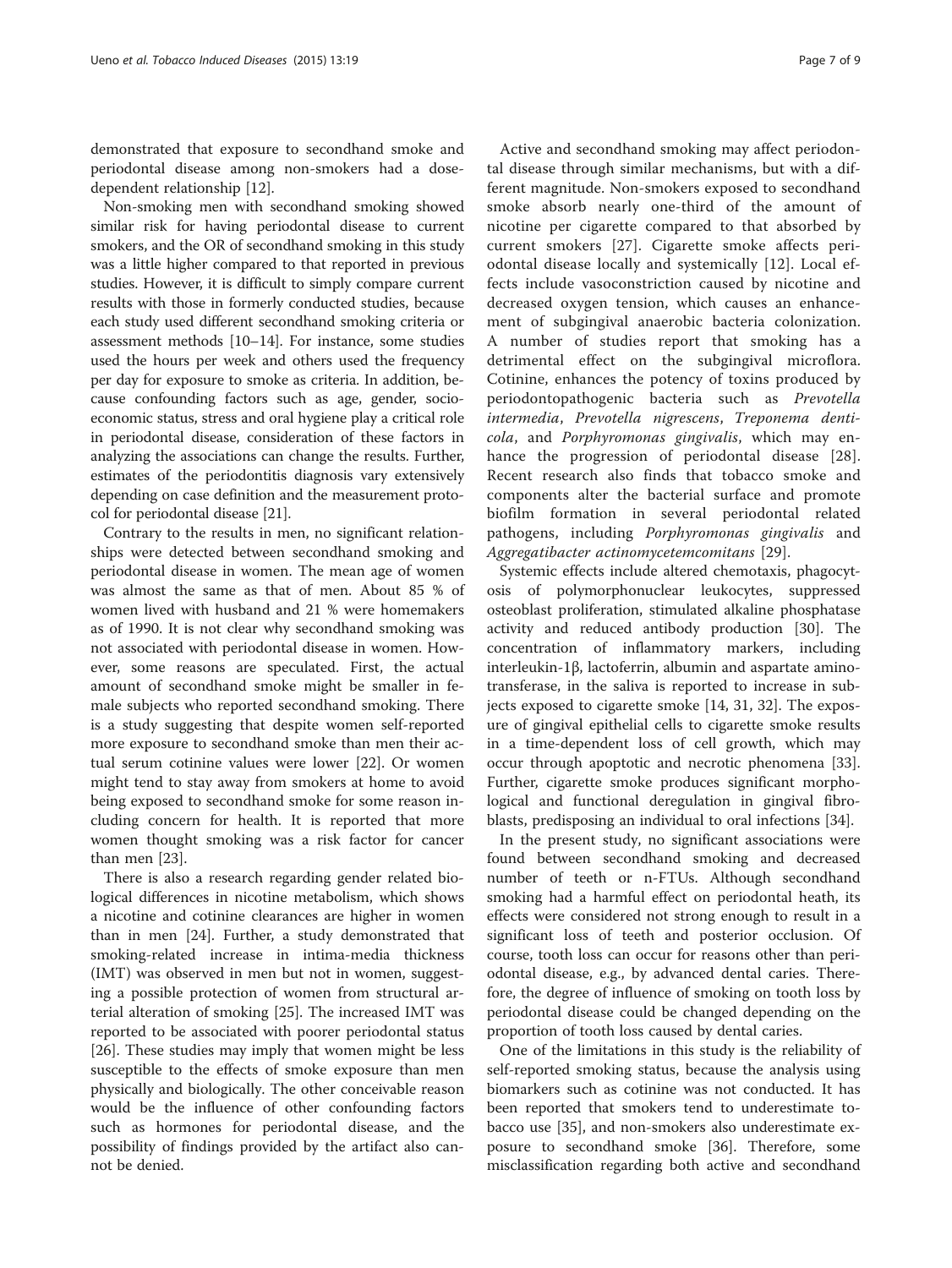<span id="page-7-0"></span>smoking status could occur. Further, an individual's lifetime changes in the location of home or workplace as well as in the environment (such as room ventilation, concentration of smoke and density of smokers) may complicate and make the estimate of actual exposure to secondhand smoke difficult. Use of more objective biomarkers such as cotinine, thiocyanate and carbon monoxide, may be preferable to self-reporting for measuring the amount of secondhand smoking, but the adoption of such biomarkers is not realistic in epidemiological studies. Another weakness of biomarkers like cotinine, is that, given an average 16 h half-life, cotinine levels reflect relatively short-term exposure to tobacco not longterm exposure [[27\]](#page-8-0).

Besides, many other confounders other than smoking status which includes oral health related behaviors may also have changed during the long study period. Therefore the findings in this study should be interpreted with caution because taking into account these variables into the analysis may change the results.

The current case definition of periodontal disease was made based only on the measurement of probing pocket depth. Measurements by both probing pocket depth and clinical attachment level would evaluate periodontal status more precisely. Inter- or intra-reliability tests were not calculated in this study because more than 40 dentists participated in the study. Therefore, the individual difference in clinical examination criteria may potentially influence on the results of oral health status. In addition to these limitations, a conflicting result between men and women demands a longitudinal study with strict smoking exposure estimates and periodontal disease definition to further investigate the role of active and secondhand smoking on oral health.

Nonetheless, the current study indicated a possible relationship of active smoking with periodontal disease and tooth loss as well as of secondhand smoking with periodontal disease in men. The effects of secondhand smoking on periodontal disease were observed when non-smokers were exposed to secondhand smoke at home. Even for smokers, the risk for periodontal disease is increased more if exposed to secondhand smoke. Higher risk for oral disease among smokers and nonsmokers with secondhand smoking suggests that it is necessary to provide smoking cessation measures for smokers and to raise awareness of the risk of secondhand smoking for both smokers and non-smokers. Active and passive smoking has harmful effects not only on oral health but also on systemic health. Because manifestations of smoking, such as tooth pigmentation, are relatively easily found by clinical dental examination, oral health professionals should play a crucial role in providing health education and recommending smoking cessation to their patients.

## Conclusions

Active smoking was suggested to be associated with a higher risk of severe periodontal disease and tooth loss, and secondhand smoking with periodontal disease in men. Both active and secondhand smoking are preventable health threats in the society. The present study indicates that it is imperative for health and oral health professionals to enlighten people about the harmful effects of smoking, not only on their own health but also on others' health.

#### Competing interests

The authors declare that they have no competing interests.

#### Authors' contributions

MU: conceived of the study, conducted statistical analyses and prepared the manuscript. SQ: made contributions to conception and design of the study. NS, MI and ST: advised on the statistical analyses, contributed to interpretation of data and helped to draft the manuscript. YK: involved in writing the manuscript critically for important intellectual content. All authors read and approved the final manuscript.

#### Acknowledgements

The authors thank all staff members in each JPHC study area and in the central office for their painstaking efforts to conduct the baseline survey and follow-up.

#### Author details

<sup>1</sup>Department of Oral Health Promotion, Graduate School of Medical and Dental Sciences, Tokyo Medical and Dental University, Tokyo, Japan. <sup>2</sup>Department of Comprehensive Oral Health Care, Faculty of Dentistry, Tokyo Medical and Dental University, Tokyo, Japan. <sup>3</sup>Epidemiology and Prevention Division, Research Center for Cancer Prevention and Screening, National Cancer Center, Tokyo, Japan. <sup>4</sup>AXA Department of Health and Human Security, Graduate School of Medicine, University of Tokyo, Tokyo, Japan.

## Received: 17 February 2015 Accepted: 8 July 2015 Published online: 29 July 2015

#### References

- 1. Behera SN, Xian H, Balasubramanian R. Human health risk associated with exposure to toxic elements in mainstream and sidestream cigarette smoke. Sci Total Environ. 2014;472:947–56.
- 2. Öberg M, Jaakkola MS, Woodward A, Peruga A, Prüss-Ustün A. Worldwide burden of disease from exposure to second-hand smoke: a retrospective analysis of data from 192 countries. Lancet. 2011;377:139–46.
- 3. Johnson GK, Hill M. Cigarette smoking and the periodontal patient. J Periodontol. 2004;75:196–209.
- 4. Johannsen A, Susin C, Gustafsson A. Smoking and inflammation: evidence for a synergistic role in chronic disease. Periodontol 2000. 2014;64:111–26.
- 5. Ojima M, Hanioka T, Tanaka K, Inoshita E, Aoyama H. Relationship between smoking status and periodontal conditions: findings from national databases in Japan. J Periodontal Res. 2006;41:573–9.
- 6. Yanagisawa T, Ueno M, Shinada K, Ohara S, Wright FA, Kawaguchi Y. Relationship of smoking and smoking cessation with oral health status in Japanese men. J Periodontal Res. 2010;45:277–83.
- 7. Yanagisawa T, Marugame T, Ohara S, Inoue M, Tsugane S, Kawaguchi Y. Relationship of smoking and smoking cessation with number of teeth present: JPHC Oral Health Study. Oral Disease. 2009;15:69–75.
- Walter C, Kaye EK, Dietrich T. Active and passive smoking: assessment issues in periodontal research. Periodontol 2000. 2012;58:84–92.
- 9. Javed F, Bashir Ahmed H, Romanos GE. Association between environmental tobacco smoke and periodontal disease: A systematic review. Environ Res. 2014;133C:117–22.
- 10. Arbes SJ, Agústsdóttir H, Slade GD. Environmental tobacco smoke and periodontal disease in the United States. Am J Public Health. 2001;91:253–7.
- 11. Sutton JD, Ranney LM, Wilder RS, Sanders AE. Environmental tobacco smoke and periodontitis in U.S. non-smokers. J Dent Hyg. 2012;86:185–94.